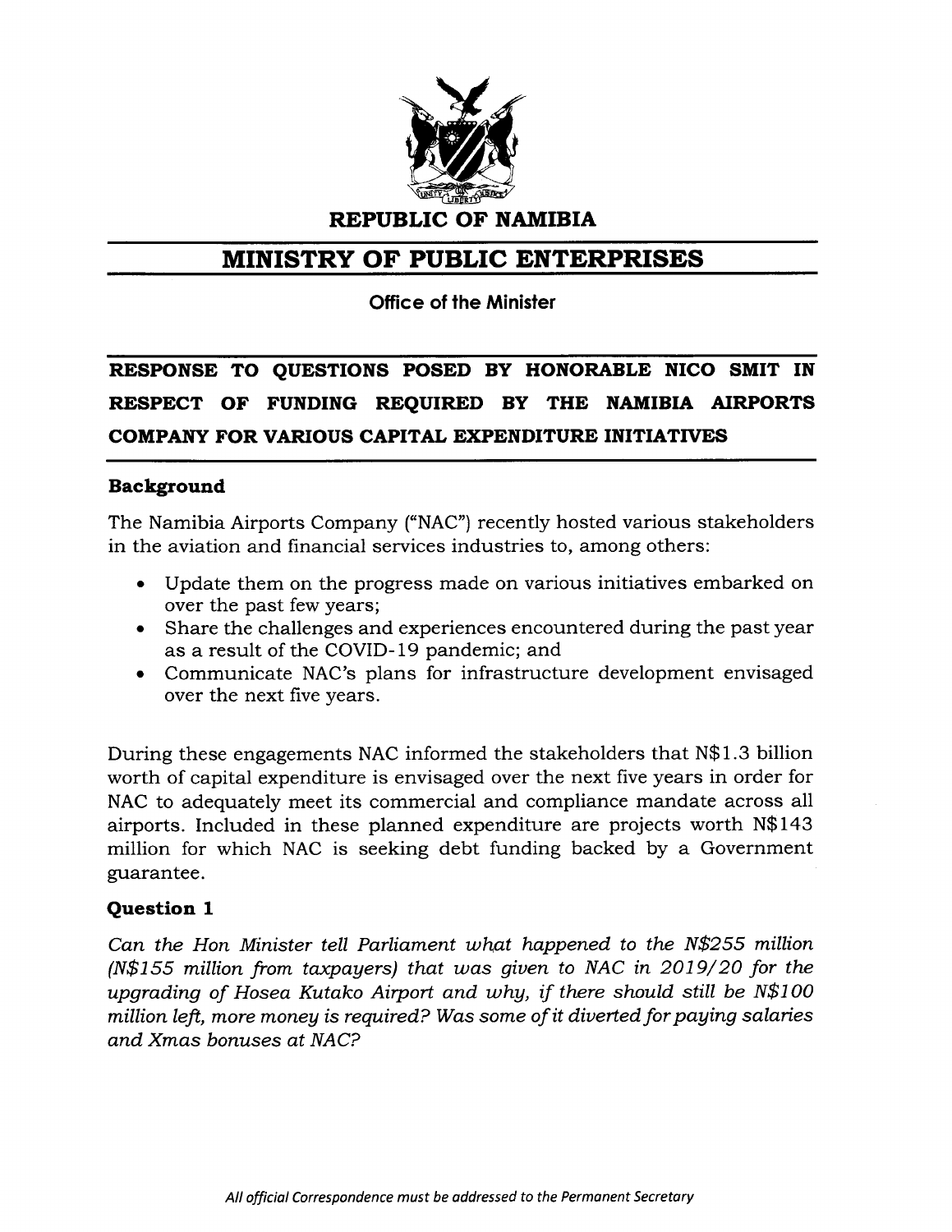#### **Answer 3**

It is important to note that over the past few years (from when the debt accrued), NAC management and the Board (even at the time the current CEO was not attached to NAC) adopted various measures aimed at recovering the then existing debt and limiting further exposure to Air Namibia debt. These include:

- Entering into an agreement to recover aeronautical charges through the International Air Transport Association (IATA) towards the end of 2018. Despite efforts by Air Namibia during 2019 to request the shareholder to intervene and compel NAC to withdraw from this agreement, NAC continued to seek enforcement of this agreement. Air Namibia however ended up defaulting on the IATA platforms.
- Various engagements were held with Air Namibia at management and Board level where NAC sought to compel Air Namibia to settle outstanding balances. There were instances were Air Namibia would commit to payment plans which were unfortunately not fully honoured.
- Pursuant to Air Namibia's failure to pay what it owes NAC through the aforementioned means, it was resolved that Air Namibia be placed on an advance payment basis in respect of services rendered to it by NAC. This was implemented in 2020 and was in effect until Air Namibia's liquidation. NAC managed to receive pre-payments on a weekly basis from Air Namibia since the implementation of this debt mitigation measure.
- Furthermore, NAC, through its CEO and Board of Directors, on several occasions requested intervention from the shareholder in respect of Air Namibia's indebtedness to NAC. Various letters were written to the Ministry of Works and Transport, the Ministry that I head, and in some instances, the Ministry of Finance. In addition to written correspondences to the various Ministries referred to above over the past fewyears, there were engagements in various fora with myself and the Honourable Minster of Works and Transport, during which the NAC Board and the CEO raised the issue of Air Namibia's increasing debt and requested urgent intervention. This was however to no avail, as there remained no solution to the matter.

The characterisation that NAC's failure to collect outstanding debt was a dereliction of duty or ineptitude is therefore factually incorrect as it does not take into account the efforts referred to above, coupled with the nuanced challenges that NAC's management and the Board faced in remedially addressing this issue.